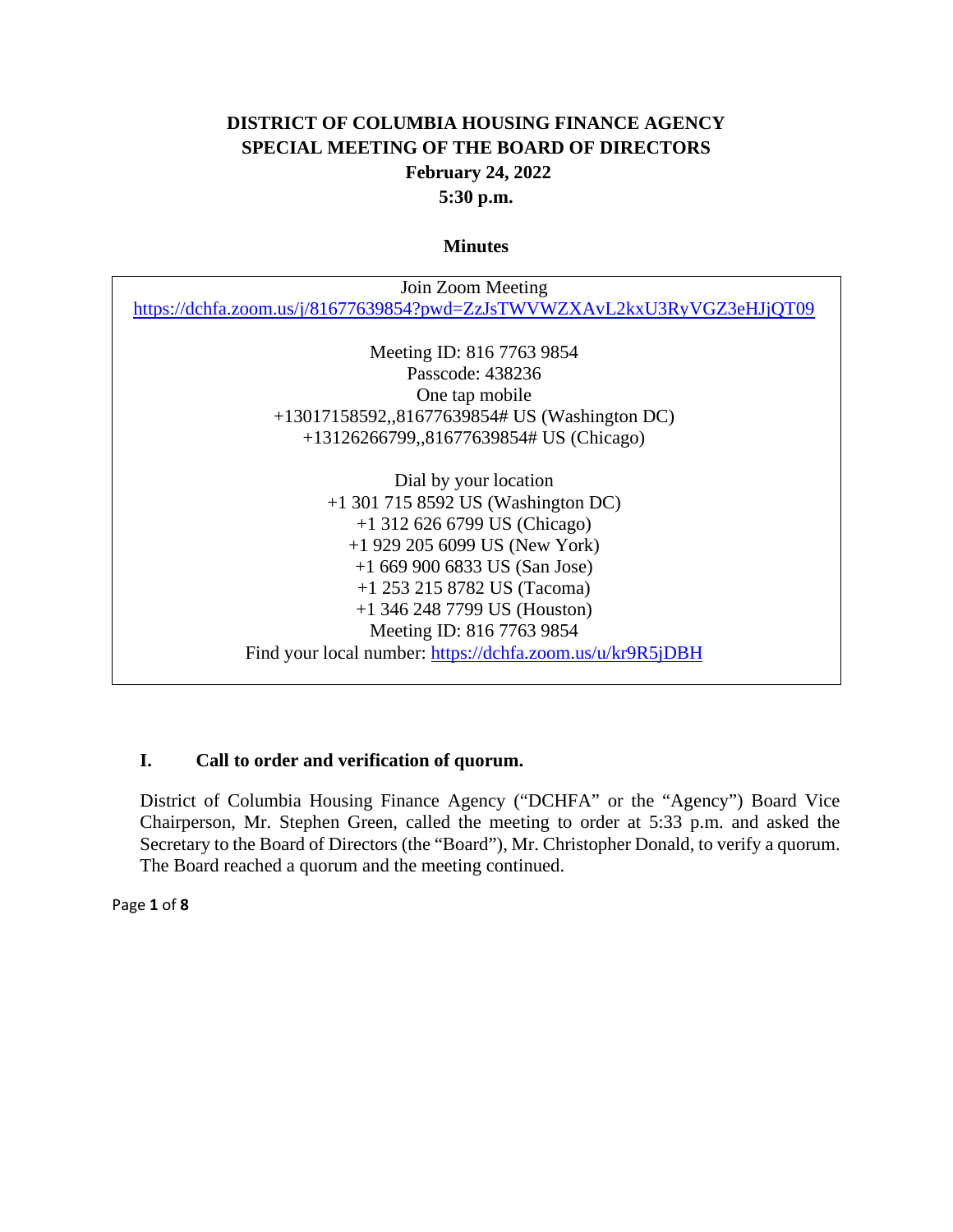The following members were present via Zoom: Mr. Stephen M. Green, Ms. Heather Howard, Mr. Stanley Jackson and Mr. Bryan "Scottie" Irving. Shortly after the meeting began, Mr. Jackson made a statement recusing himself from the Euclid and Kalorama Apartments transaction.

# **II. Vote to close meeting to discuss Benning Road Apartments, Faircliff Plaza East and 7428 Georgia Avenue.**

Pursuant to the District of Columbia Administrative Procedure Act, the Vice Chairperson of the Board of Directors called a vote to close the meeting in order to discuss, establish, or instruct the public body's staff or negotiating agents concerning the position to be taken in negotiating **Benning Road Apartments, Faircliff Plaza East and 7428 Georgia Avenue**. An open meeting would adversely affect matters related to the Agency. (D.C. Code §2-575(b)(2)).

Mr. Green called for a motion to close the meeting. Mr. Jackson made a motion to close the meeting. The motion was properly seconded by Ms. Howard. The motion passed by a chorus of ayes.

The meeting was closed at 5:37 p.m. and re-opened at 6:15 p.m.

# **III. Consideration of DCHFA Eligibility Resolution No. 2022-05 for Benning Road Apartments.**

Ms. Linda Hartman, Multifamily Loan Underwriter, Multifamily Neighborhood Lending & Investments ("MLNI"), presented the transaction to the Board. The MLNI team presents its recommendation to authorize the issuance of tax-exempt bonds in an amount not to exceed \$51.89 million for Benning Road Apartments (the "Project").

The Project is in the Old City I neighborhood in Northeast Washington, D.C., in Ward 6. It is located approximately 0.1 miles from the H Street corridor. A local bus stop and streetcar station are also located 0.1 miles from the Project site.

Page **2** of **8** The Project site is currently improved with three (3) buildings and an asphalt parking lot. The existing improvements will be demolished prior to the construction of the Project. The Project will be a new construction development with one hundred forty-eight (148) units, with a proposed unit mix comprised of eight (8) efficiency, eighty-seven (87) one-bedrooms, sixteen (16) two-bedrooms, and thirty-seven (37) three-bedrooms. Fifteen (15) units at the Project will be restricted at thirty percent (30%) of the area median income ("AMI"). The aforementioned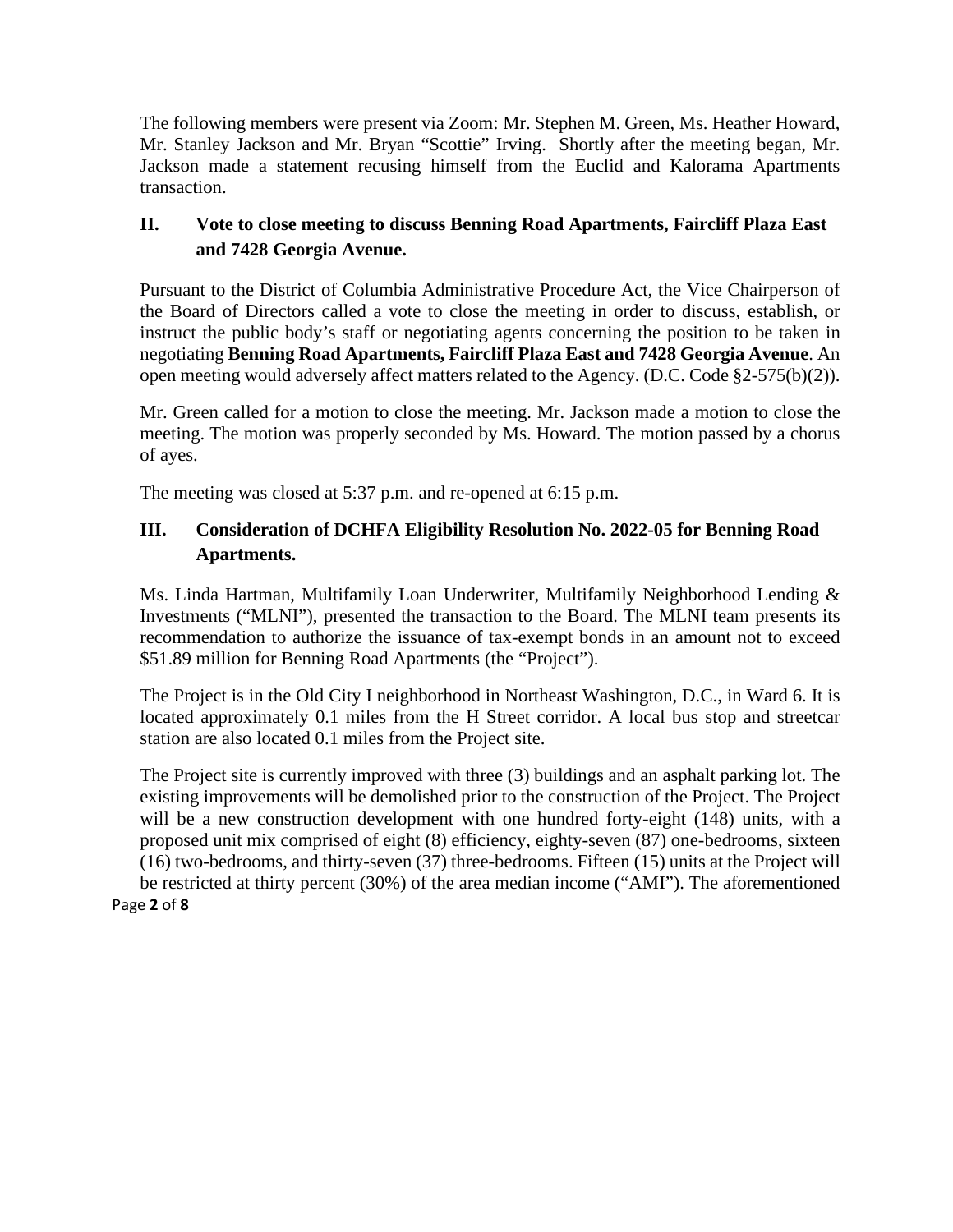units will operate as part of the local rent subsidy program ("LRSP"). The supportive services for the units will be paid by the D.C. Department of Human Services ("DHS"). Additionally, the Project will also offer one hundred thirty-three (133) unsubsidized units restricted at fifty percent (50%) of AMI.

Property amenities will include a clubhouse, business center, a landscaped courtyard at the center of the Project building, elevators, an exercise facility, garage parking, bike storage, tenant storage units, free common area Wi-Fi, a penthouse/rooftop courtyard, and on-site management. The security amenities at the Project will include a concierge services area, an armed on-site security guard, limited access, digital fob key access, video surveillance, and a 24-hour emergency call system. The management company for the Project, TM Associates, will respond to calls placed through the 24-hour emergency call system. In-unit amenities will include central air-conditioning, dishwashers, garbage disposals, microwaves and in-unit washer/dryers.

The capital stack for the Project will consist of permanent financing in the approximate amount of \$19.74 million dollars as Freddie Mac Forward TEL permanent mortgage loan (through Capital One), \$29.12 million dollars in a District of Columbia Department of Housing and Community Development ("DHCD") Housing Production Trust Fund ("HPTF") loan, \$32.32 million dollars in federal low income housing tax credit ("LIHTC") equity, \$6.05 million dollars in DC LIHTC equity, \$4.23 million dollars as a deferred developer fee, a DC Sustainable Energy Utility rebate in the amount of \$35,000 dollars, a Freddie Mac Commitment Fee in the amount of \$449,000 dollars, and \$9,000 dollars in DC Solar Credit equity. The federal LIHTC equity investor is Hudson Housing Capital LLC, and the DC LIHTC equity investor is Monarch Private Capital. The Project is being proposed as a private placement transaction. The total development costs are estimated at \$91.95 million dollars or \$621,000 dollars per unit.

Ms. Hartman concluded her presentation and introduced Mr. Bobvala Tengen, Mr. Kofi Meroe and Mr. Feras Qumseya from the developer team.

Mr. Qumseya gave background on the Foulger-Pratt company and Mr. Meroe provided background information on the Project.

Ms. Howard asked if there were any improvements currently on the property. Mr. Meroe stated that there was a vacant church, two trailers and an asphalt lot on the property. Mr. Green asked about the business adjacent to the Project. Mr. Meroe stated that the business located next door

Page **3** of **8**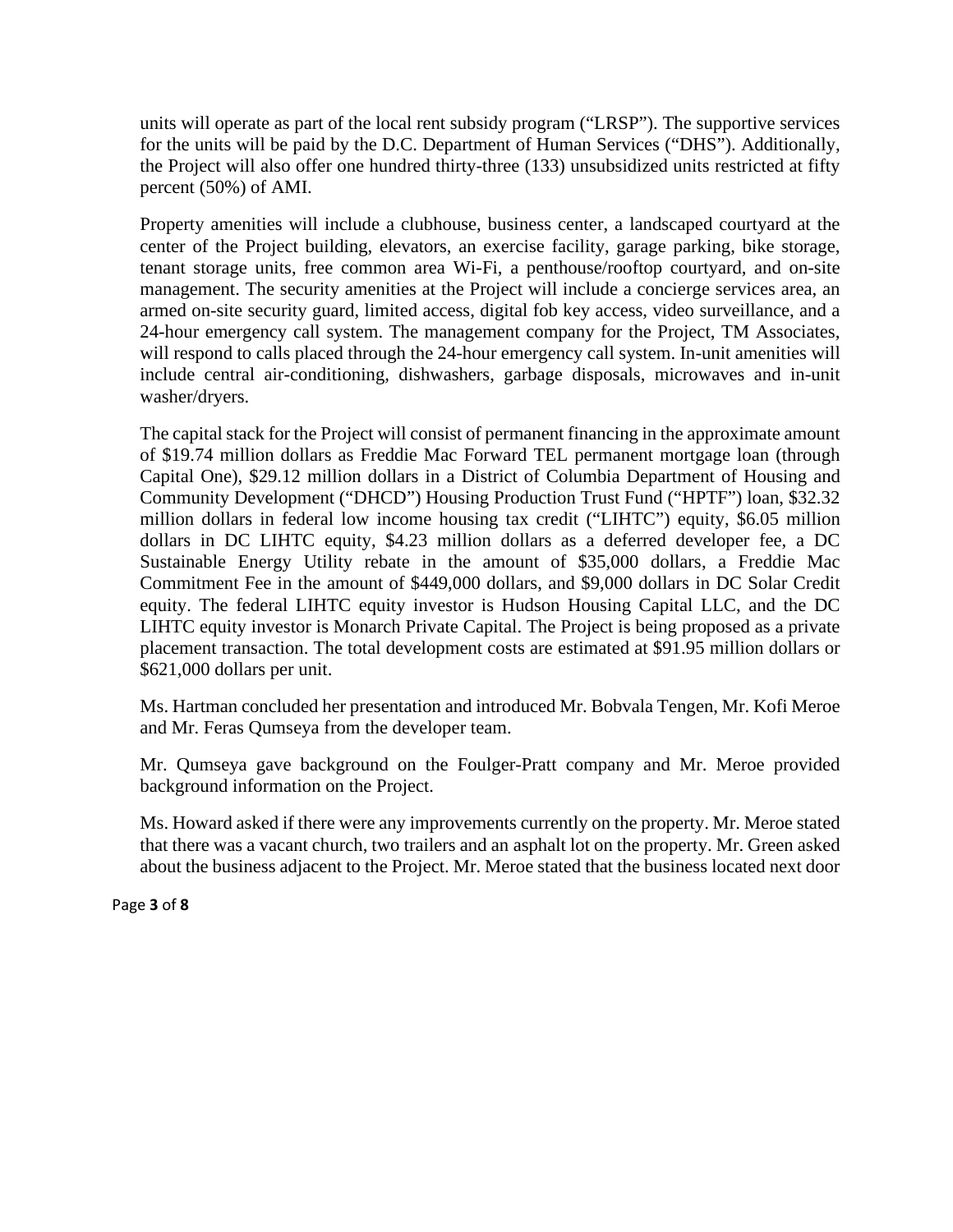was a Chinese food restaurant and Foulger-Pratt had a good relationship with the owners. Ms. Howard asked if the lot was currently vacant, to which Mr. Meroe responded the lot was vacant and had been registered as vacant with the District of Columbia government. Mr. Green asked about the term of the Capital One construction loan. Mr. Tengen stated that the construction loan would be a thirty-month term with one (1) six-month extension.

There were no further questions.

Mr. Donald called for a vote to approve DCHFA Eligibility Resolution No. 2022-05 for Benning Road Apartments. Mr. Jackson made a motion to approve the resolution and it was properly seconded by Ms. Howard. Mr. Donald took a poll vote because the Agency is reserving volume cap. The resolution was unanimously approved.

## **IV. Consideration of DCHFA Eligibility Resolution for Faircliff Plaza East.**

Mr. James Holley-Grisham, Senior Multifamily Loan Analyst, Multifamily Neighborhood Lending & Investments ("MLNI"), presented the transaction to the Board. The MLNI team presents its recommendation to authorize the issuance of tax-exempt bonds in an amount not to exceed \$56,285,000 for Faircliff Plaza East (the "Project").

The Project is in the Columbia Heights neighborhood of northwest Washington, D.C. and is 0.3 miles away from the Columbia Heights Metro Station.

The unit mix of the proposed Project will be one hundred twenty-five (125) units with fortysix (46) one-bedrooms, forty (40) two-bedrooms, and thirty-nine (39) three-bedrooms. Eighty (80) units will be restricted to sixty percent (60%) of the area median income ("AMI") and will also benefit from Section 8 subsidies. Nine (9) units will be restricted to thirty percent (30%) AMI and will be designated as permanent supportive housing ("PSH") and a part of the local rent subsidy program ("LRSP").

The effective gross income is projected to be approximately \$3.95 million dollars in the first year, assuming five percent (5%) economic vacancy. Annual operating expenses are projected to be approximately \$1.55 million dollars, or \$9,200 dollars per unit, resulting in a NOI of about \$2.7 million dollars in the first year of stabilization. The projected NOI supports a permanent mortgage of \$46.1 million dollars with a 1.15x amortizing debt service coverage ratio in year one.

Page **4** of **8**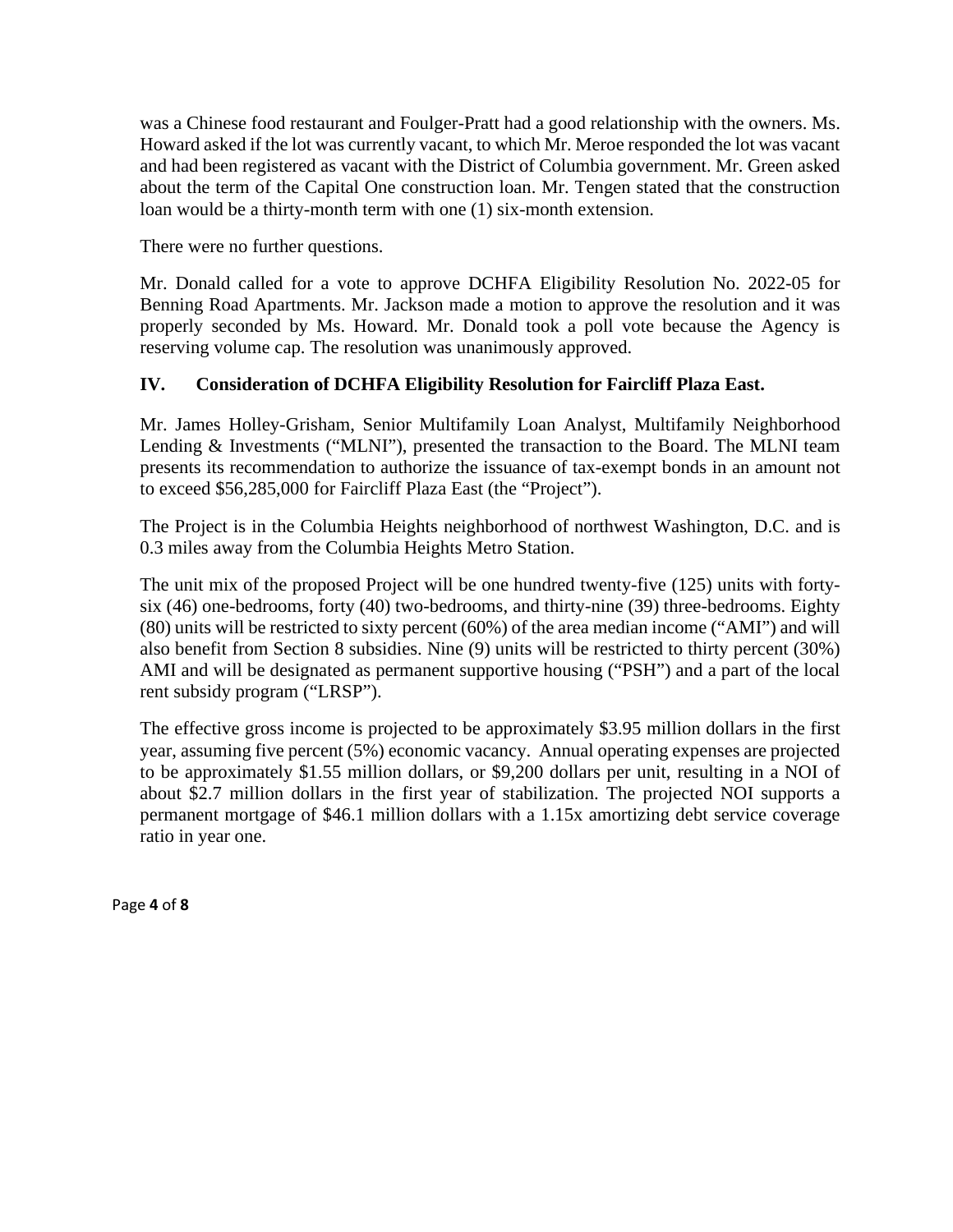The capital stack for the Project will consist of a DCHFA Risk Share Loan of \$46.1 million dollars, a HPTF loan for \$8.8 million dollars, federal LIHTC equity at \$37.6 million dollars, a solar investment tax credit in the amount of \$44,000 dollars, a DC Sustainable Energy Utility rebate for \$155,000 dollars, and a deferred developer fee of \$7.2 million dollars. Boston Financial will be purchasing the federal credits at \$0.96 cent per credit. The total development cost is about \$100 million dollars or approximately \$800,000 dollars per unit.

The general partner for the development will be FPE MM Partner, LLC and consists of FPE Development Partner, LLC and THCAH – FPE LLC (a subsidiary of THC Affordable Housing) (formally known as Housing Up). The managing member, FPE Development Partner, LLC consists of Somerset FPE Partners, LLC and Rose FPE, LLC.

Somerset and the Rose Company will serve as Guarantors for the Project and lead developers. THC Affordable Housing will serve as the non-profit JV sponsor.

Other members of the development team include John Moriarty and Associates, Inc as the general contractor, Eric Colbert and Associates as the architect, and Habitat America as the property manager.

Mr. Green asked if members of the development team were present. Mr. Holley-Grisham stated that the development team was not present. Mr. Jackson asked why the development costs were high. Mr. Ikeogu Imo responded that the building was being constructed with concrete cast, which is driving up costs, along with the location of the Project. Mr. Green requested that the resolution be tabled and voted on when the development team was in attendance.

There were no further questions.

The Board members decided to withhold voting on the resolution until the developers can join the Board meeting at a later date. Additionally, the Board withheld voting on the 7428 Georgia Avenue transaction and requested that the memo be updated when the project returned for a vote.

Based on Mr. Jackson's earlier statements recusing himself from the Euclid and Kalorama Apartments transaction, he left the meeting. He did not participate in any discussions or votes related to Euclid and Kalorama Apartments.

### **V. Vote to close meeting to discuss Euclid and Kalorama Apartments.**

Page **5** of **8**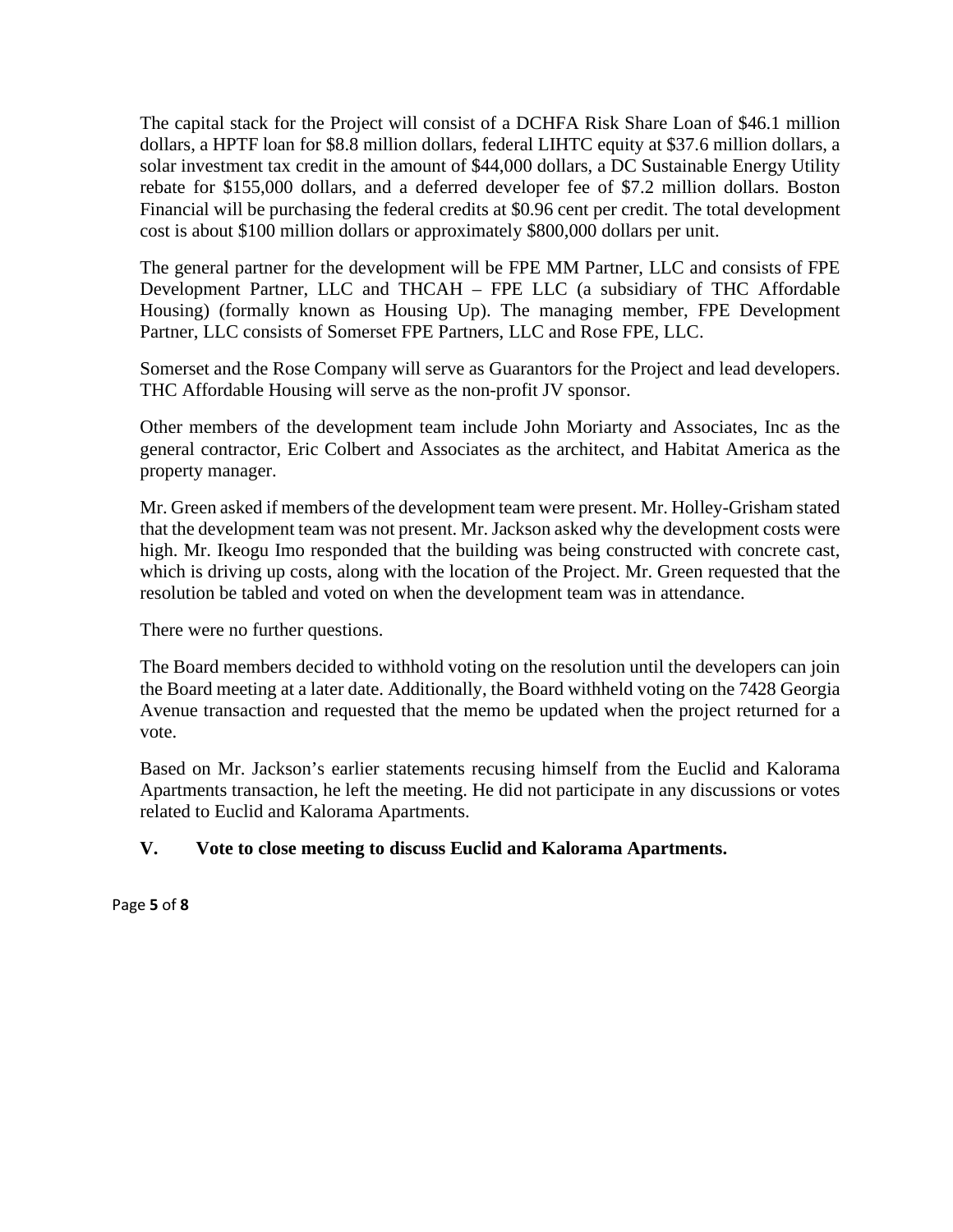Pursuant to the District of Columbia Administrative Procedure Act, the Vice Chairperson of the Board of Directors called a vote to close the meeting in order to discuss, establish, or instruct the public body's staff or negotiating agents concerning the position to be taken in negotiating **Euclid and Kalorama Apartments**. An open meeting would adversely affect matters related to the Agency. (D.C. Code §2-575(b)(2)).

Mr. Green called for a motion to close the meeting. Ms. Howard made a motion to close the meeting. The motion was properly seconded by Mr. Irving. The motion passed by a chorus of ayes.

The meeting was closed at 6:39 p.m. and re-opened at 6:50 p.m.

# **VI. Consideration of DCHFA Eligibility Resolution No. 2022-06 for Euclid and Kalorama Apartments.**

Mr. Scott Hutter, Deputy Director, Multifamily Neighborhood Lending & Investments ("MLNI"), presented the transaction to the Board. The MLNI team presents its recommendation to authorize the issuance of tax-exempt bonds in an amount not to exceed \$34.7 million dollars for Euclid and Kalorama Apartments (the "Project").

The Project consists of two buildings located in the Mount Pleasant and Columbia Heights neighborhoods in northwest Washington, D.C. in Ward 1. The Project will offer fifty (50) units, thirty-four (34) of which will be set aside as thirty percent (30%) of the area median income ("AMI") and will also benefit from the LRSP program. Sixteen (16) units will be restricted at fifty percent (50%) of AMI, ten (10) units will have rent control under the tenant opportunity purchase agreement or ("TOPA"), and as a result, these units will have rents that are below the applicable maximum allowable LIHTC rent. The Project will offer twenty (20) bedrooms, fifteen (15) two-bedrooms, thirteen (13) three-bedrooms, and two (2) four-bedrooms. Additionally, the Mount Pleasant site will have a ground floor condominium that will house Sitar, a nonprofit to provide educational programming for area youth.

The capital stack for the Project will consist of financing in the approximate amount of a \$17.29 million dollar U.S. Department of Housing and Urban Development 224 D-4 taxable loan placed by Gershwin Commercial Mortgage, a \$14 million dollar subordinate HPTF loan, \$18.3 million dollars in Federal LIHTC equity, \$3.9 million dollars in District of Columbia LIHTC equity, \$2.9 million dollars in deferred development fees, a \$2.45 million dollar seller note, an

Page **6** of **8**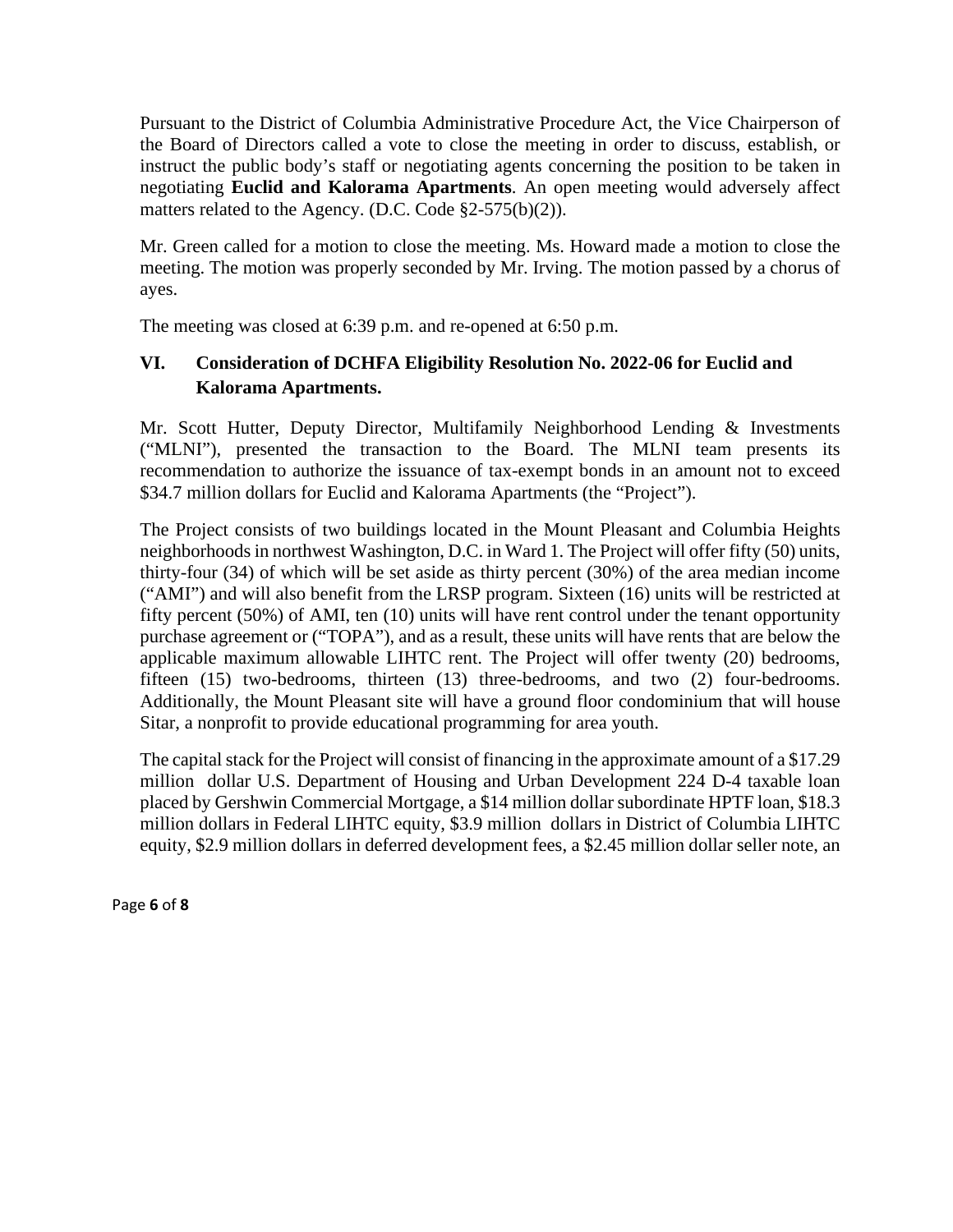\$800,000 dollar Department of Behavioral Health grant and \$823,000 dollars in interim income. The total development cost is \$59.8 million dollars.

Other members of the development team include Whiting-Turner as the general contractor, Equity Plus as the development consultant and construction manager, PG Architects as the architect, and Jubilee Management as the property manager. The lead developer will be Jubilee Housing.

Mr. Hutter then introduced Mr. Jim Knight from Jubilee Housing and Mr. Avram Fletcher with Equity Plus.

Mr. Knight stated that he was excited to continue with the Project after the delays caused by the Covid-19 pandemic.

There were no questions.

Mr. Donald called for a vote to approve DCHFA Eligibility Resolution No. 2022-06 for Euclid and Kalorama Apartments. Mr. Irving made a motion to approve the resolution and it was properly seconded by Ms. Howard. Mr. Donald took a poll vote because the Agency is reserving volume cap. The resolution was unanimously approved.

### **VII. Other Business.**

There were no other business matters.

### **VIII. Executive Director's Report.**

Mr. Donald stated that the Agency was expecting to have a full pipeline in the coming year and asked for the board members to keep their schedules flexible in anticipation of longer meetings.

### **IX. Adjournment.**

Mr. Donald called for a motion to adjourn the meeting. Mr. Irving made a motion to adjourn the meeting, which was seconded by Ms. Howard.

Mr. Donald took a voice vote. The motion passed by a chorus of ayes.

The meeting was adjourned at 6:59 p.m.

Page **7** of **8**